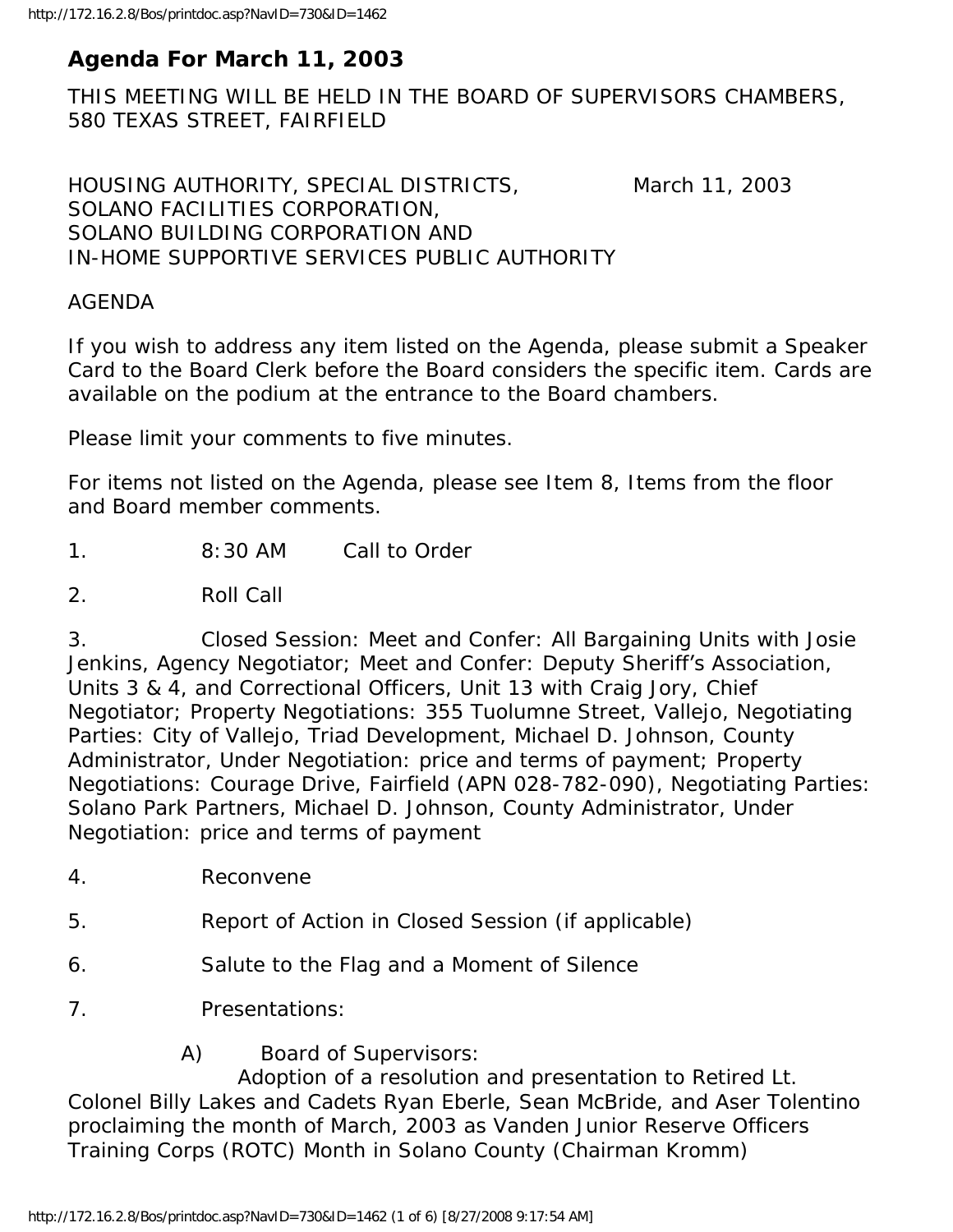B) Board of Supervisors:

 Adoption of a resolution and presentation to David Kenyon, Vanden Academic Decathlon Team Coach, proclaiming the week of March 10, 2003 through March 14, 2003 as Vanden Academic Decathlon Team Week (Chairman Kromm)

C) Board of Supervisors:

 Adoption of a proclamation for presentation to Kathleen Heeren, Commander American Legion Post 165, proclaiming the week of March 16 -22, 2003 as Women's Military History Week (Supervisor Vasquez)

D) Health and Social Services:

Presentation for approval of a resolution proclaiming the week of March 10-16, 2003 as Cover the Uninsured Week in Solano County

- E) Agriculture: Adoption of a resolution and presentation by the Agriculture Department and the Solano County Fair Association to recognize Agriculture Day on March 21, 2003
- 8. Items from the floor and Board member comments

This is your opportunity to address the Board on a matter not listed on the Agenda, but it must be within the subject matter jurisdiction of the Board. Please submit a Speaker Card before the first speaker is called and limit your comments to five minutes.

- 9. Additions to or Deletions from the Agenda
- 10. Public Comment on Consent Calendar

Each speaker shall have 5 minutes to address any or all items on the Consent Calendar.

- 11. Approval of the Agenda
- 12. Approval of Consent Calendar

The Board considers all matters listed under the Consent Calendar to be routine and will adopt them in one motion. There will be no discussion on these items before the Board votes on the motion unless Board members request specific items be discussed and/or removed from the Consent Calendar.

CONSENT CALENDAR

GENERAL GOVERNMENT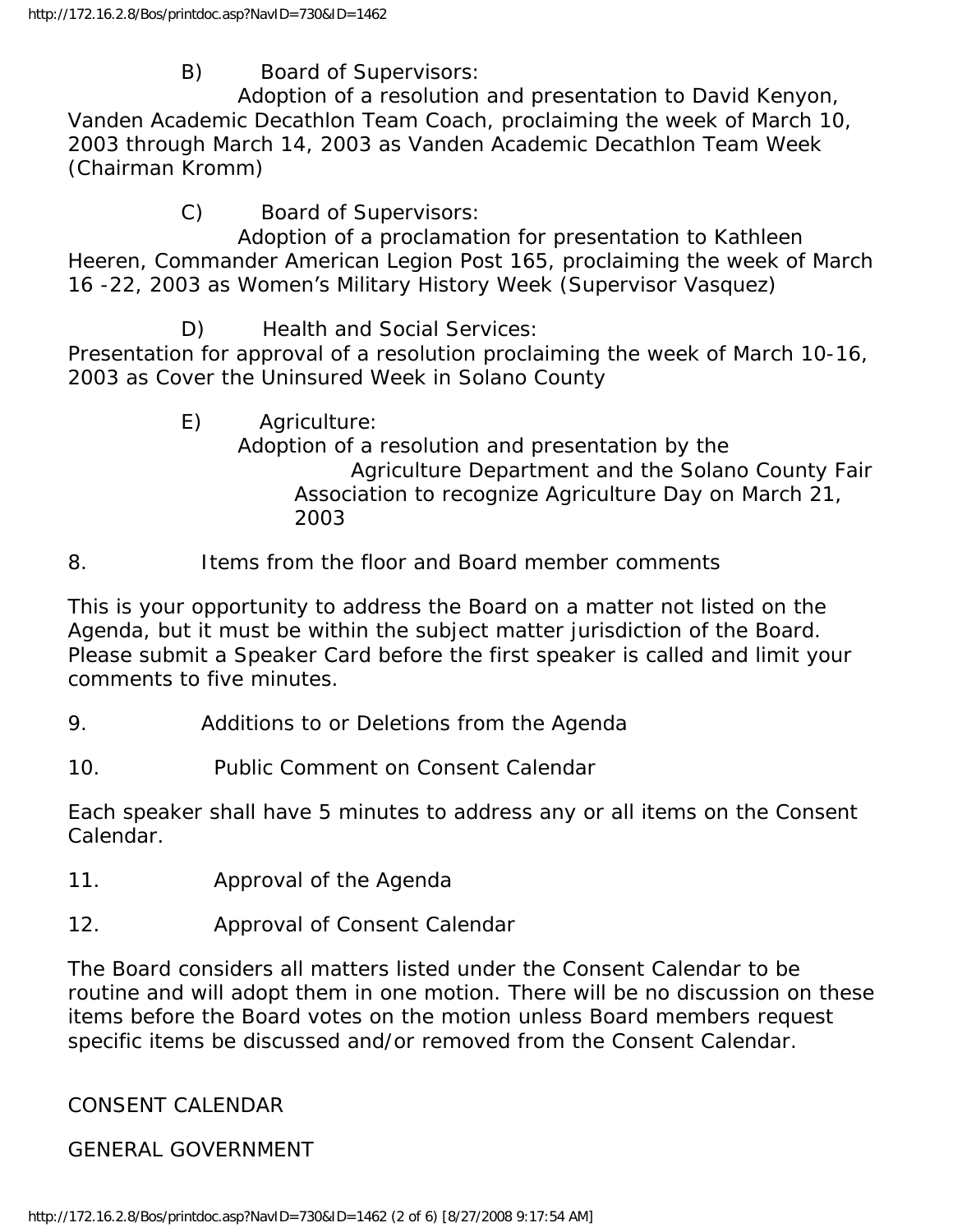13. Clerk of the Board of Supervisors:

Approval of Minutes: Board of Supervisors February 5, 2003 and February 11, 2003

- 14. County Administrator: Approval of a resolution authorizing submittal of an application to the State Waste Management Board for a grant in the amount of \$31,500 for the reuse of approximately 15 mature ash trees to be displaced during
- the new Solano County Government Center Project; authorize the County Architect to sign the grant agreement and other related documents (remainder of reuse costs of approximately \$29,300 to be paid by ClarkDesign/Build of California, Inc.)
- 15. Auditor-Controller:

 Accept the FY2003/04 Solano County Criminal Justice Administration (Booking) Fee Report; set date for a noticed/published hearing for adoption of the FY2003/04 Booking Fees

Suggested date for noticed/published hearing: May 6, 2003 at 9:00 a.m.

## 16. General Services:

 A) Approval of a 3-year lease agreement for the Mental Health Division of Health and Social Services for 3,000 square feet of office space located at 1745 Enterprise Drive, Building 2, Fairfield, for the period of March 15, 2003 through February 28, 2006 at a total base rent cost of \$89,050; authorize the County Administrator to sign the agreement B) Execute and record a Notice of Completion for abatement- demolition of 14 structures on the County's West Texas Street site, Fairfield (total abatement-demolition contract sum of \$418,911 completed by R.C. Knapp, Inc., El Sobrante)

17. Human Resources:

 Affirm the Supplemental paid Military Leave and Military Medical Benefits Program Policy

# HEALTH AND SOCIAL SERVICES: None

#### CRIMINAL JUSTICE:

#### 18. Probation:

 Approval of an amendment to the agreement with Eagle Recovery Programs & Transition Homes in the amount of \$50,000, increasing the total compensation to \$125,000 for the period of July 1, 2002 through

June 30, 2003; approval of an amendment to the agreement with Healthy Partnerships, Inc. in the amount of \$50,000, increasing the total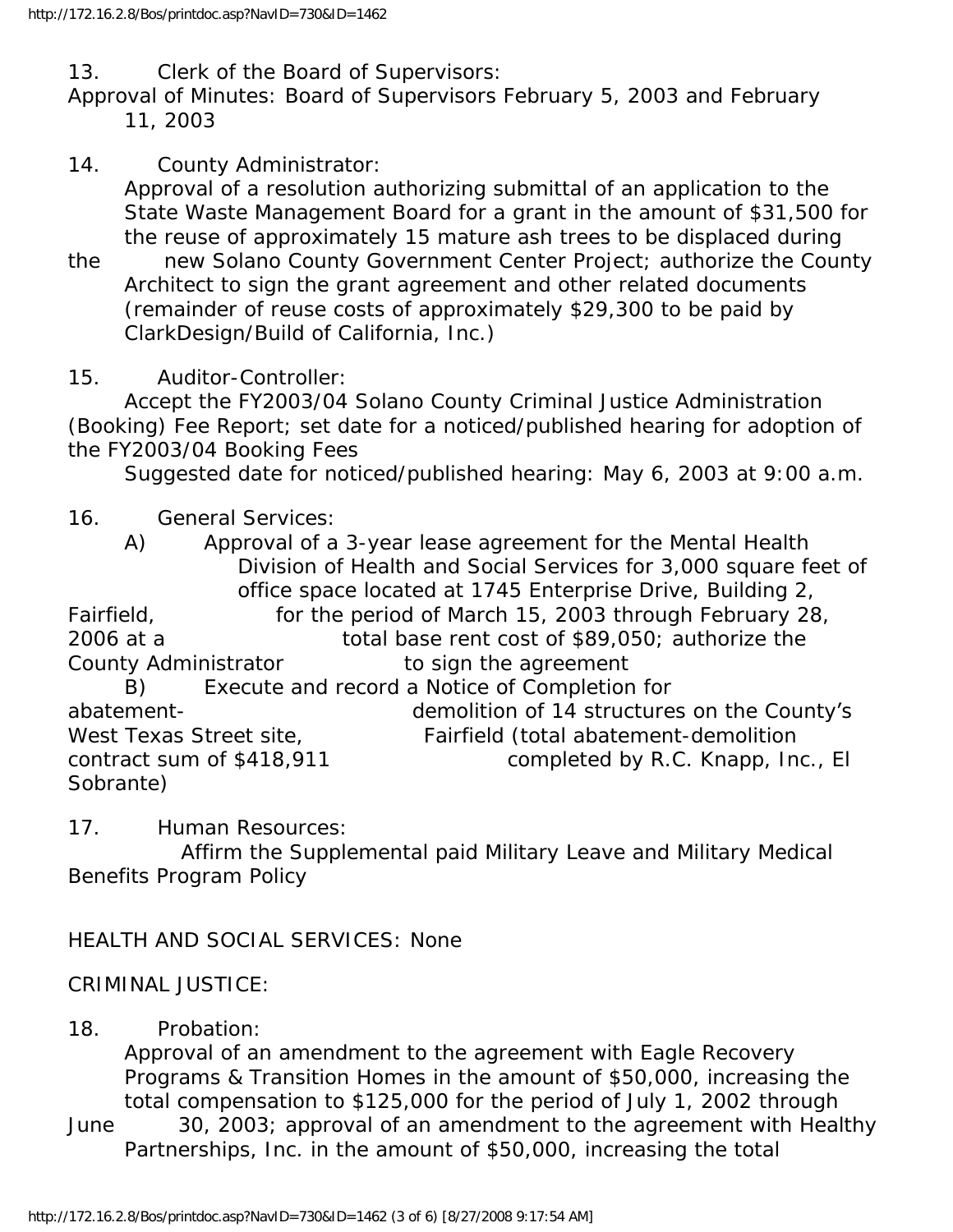compensation to \$125,000 for the period of July 1, 2002 through June 30, 2003 (no General Fund impact)

## LAND USE/TRANSPORTATION

19. Transportation:

 A) Adoption of a resolution rescinding Traffic Order Number 16 and approving Traffic Order Number 383 establishing parking restrictions on a portion of Putah Creek Road (Vacaville area)

 B) Approval of a Notice of Completion for the Overlay 2002 Project completed by Teichert Construction at a final cost of \$1,009,239 (no General Fund impact)

OTHER: None

SPECIAL DISTRICTS GOVERNED BY THE BOARD OF SUPERVISORS:

Rural North Vacaville Water District

20. Environmental Management:

 Approval of an appropriation transfer to amend the FY2002/03 Final Budget for the Construction Project increasing total expenditures and revenues by \$1,252,000 to allow for project closeout (4/5 vote required)

# SCHEDULED CALENDAR

21. Rescheduled Consent Items: (Items pulled from Consent Calendar above)

- $(A)$  E)
- B) F)
- $(C)$   $G)$
- $D)$  H)

#### GENERAL GOVERNMENT

- 22. Board of Supervisors: Discussion and receive Board direction regarding merging the Metropolitan Transportation Commission (MTC) with the Association of Bay Area Governments (ABAG) into one agency (Supervisor Kondylis)
- 23. County Counsel: Consider adoption of a resolution supporting AB 1411 (Wolk) modifying the Education Code to allow hazing as a suspendable offense
- 24. Human Resources: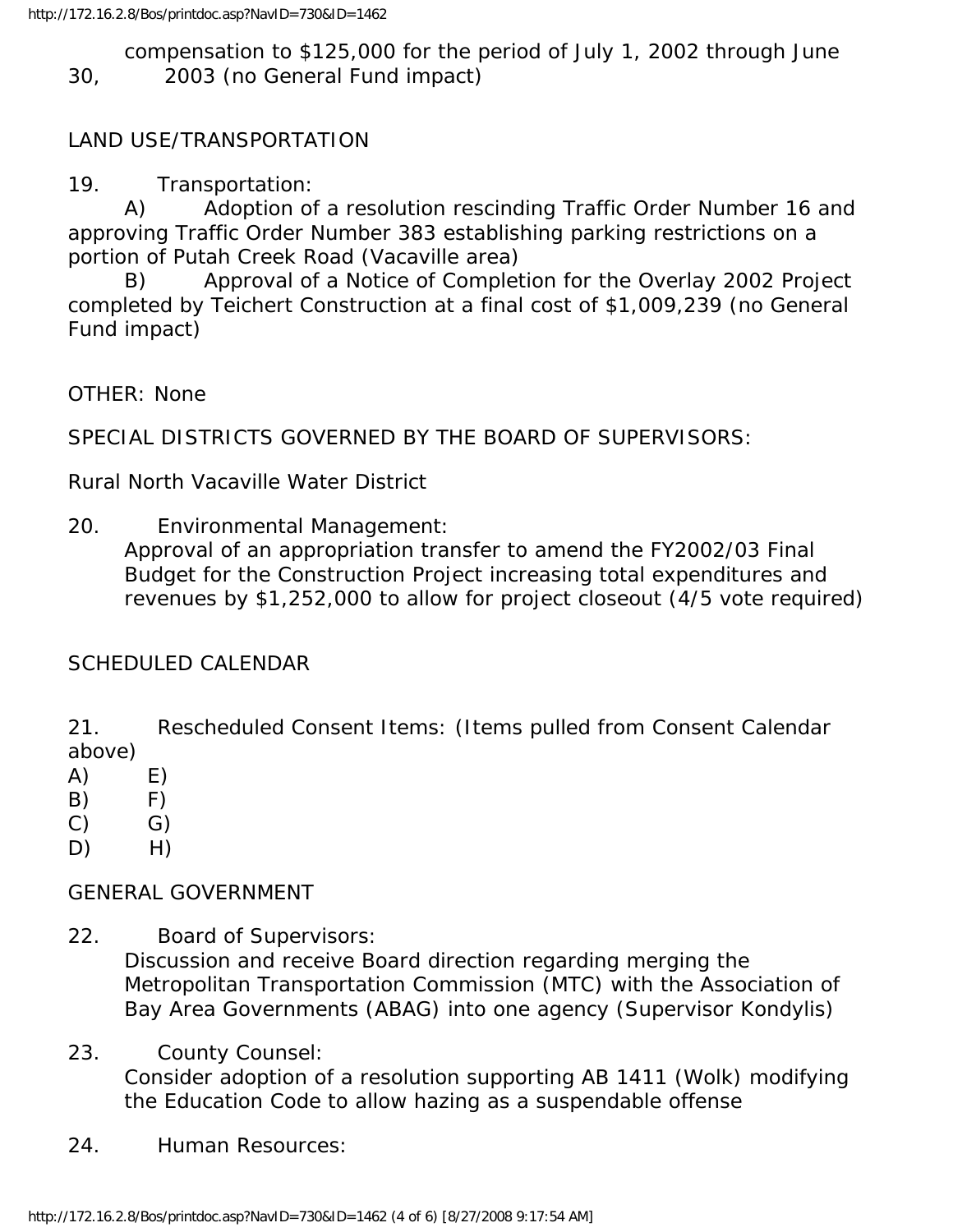Consider adoption of a Resolution Amending the Alphabetical Listing of Classes and Salaries in General Services to add the new classifications of Parks Services Manager and Real Property Manager, and to modify the Facilities Operations Manager salary from \$56,052-\$68,136 to \$58,848- \$71,532 annually; adoption of a resolution amending the Position Allocation List to reflect the classification changes

HEALTH AND SOCIAL SERVICES

CRIMINAL JUSTICE: None

OTHER: None

## MISCELLANEOUS ITEMS

- 25. Appointments/Resignations to Boards and Commissions:
	- A) Board of Supervisors: Reappointment of Glen Winters to the Rio Vista-Montezuma Cemetery District
	- B) Board of Supervisors: Appointment of Kathleen Hull to the Elder Abuse Prevention Council
	- C) Board of Supervisors: Reappointment of Dorothy Hawkes to the Solano County Planning Commission
	- D) Solano County Children's Network:

 Accept the resignations of Jane Ajero, Heidi Anna Garcia, Lt. Reggie Garcia and Jan Makowski from the Child Abuse Prevention Council

2:00 p.m.

LAND USE/TRANSPORTATION:

26. Environmental Management:

 Receive two, twenty-minute presentations from stakeholder groups relative to the land spreading of biosolids in Solano County; consider all information presented through special meetings and incorporated in public record; determine policy direction for the biosolids program in Solano County; provide direction to staff on required actions to implement policy decision

27. Adjourn: